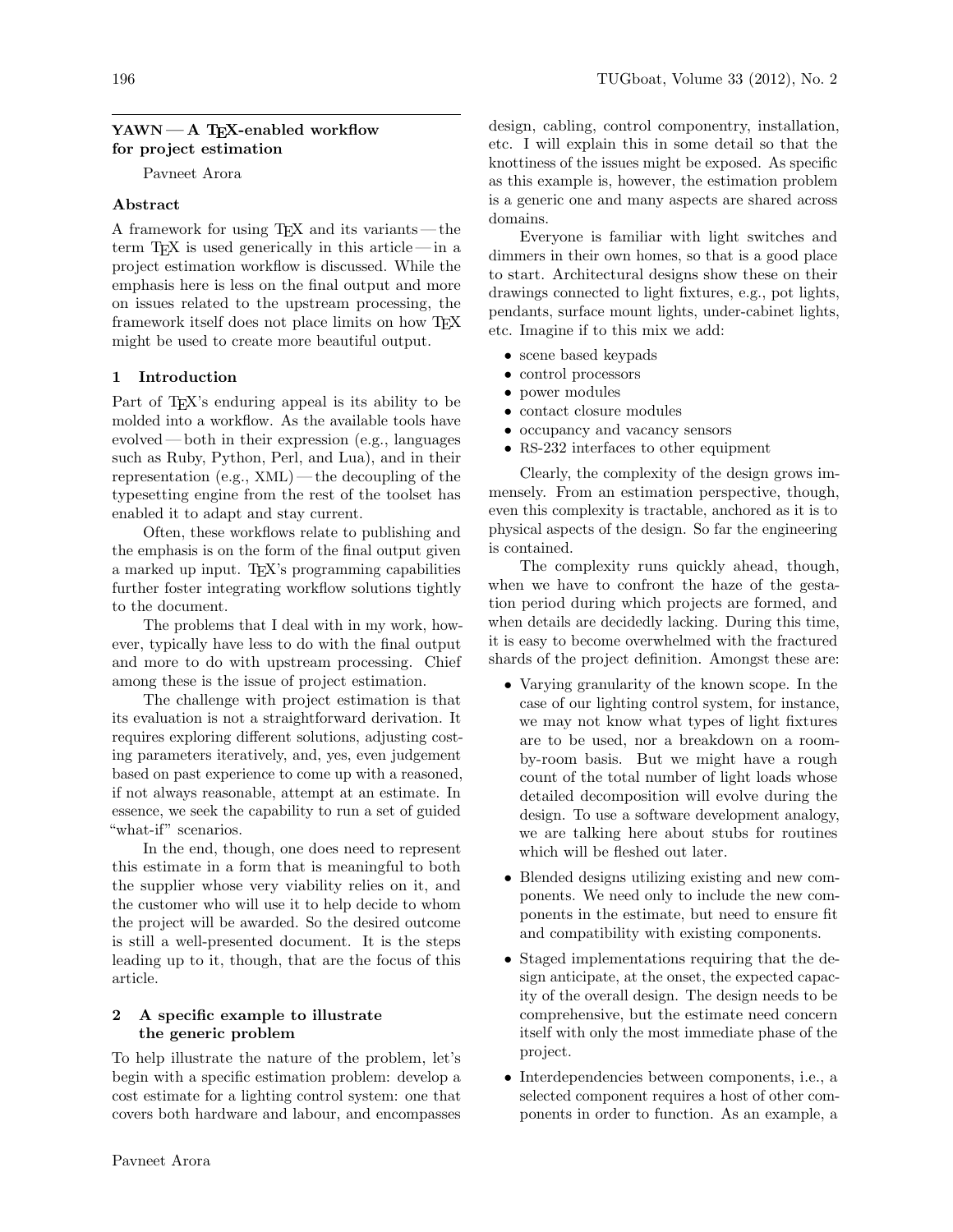wireless keypad or switch would require the presences of a wireless network to communicate with the main processor. Otherwise, its inclusion in a materials list is not meaningful.

• Tiered product solutions. Often, component manufacturers will have tiered groups of solutions with overlapping applications to a specific problem. From an estimating perspective it is good to run these alternative solutions against a common problem specification to see how the solution differs in cost and capability.

#### 3 Typical solutions

Keep in mind, though, that the requirement to produce a budget does not wait for a full and final specification. We must produce budget estimates with varying degrees of confidence during the entire design period.

There are two typical approaches to the estimation problem, especially when they relate to a specific vendor's equipment: either use their design software to create an equipment list, or their estimation software to create broad-brushed budgets. Neither approach is satisfactory.

The design software has several shortcomings:

- It is quite laborious. Often, it can take days to create a design.
- With the absence of detailed specifications during the early stages of the project, it is difficult to capture this uncertainty in the design. The design software assumes a final or near final specification.
- The software, oriented as it is towards a design, is specific to a single solution set. So from the same company we might have multiple pieces of software, one per tiered solution, into which the design has to be entered repeatedly.
- There is no way to mark components as existing even when the design is to be blended with existing parts.
- There is no way to capture items outside of the vendor's portfolio, e.g., wire and cable costs cannot be captured inside the design software. This leads to manual tracking of material and labour costs.

The estimation software, which amounts to a simple spreadsheet, also suffers from the following:

• Most importantly, this approach ties pricing, part numbers, and quantities to the design. If the pricing changes, or if parts are added to the vendor's portfolio, one is left to migrate the design from one spreadsheet to the next— an approach that is error-prone at best.

- The template to capture the design is rudimentary and requires specific quantities of components. One is left to aggregate these outside of the estimation software.
- It does not have the logic to detect interdependencies between components.

### 4 A workflow that works

The estimation problem kept me up for several nights and also led me to the mirthful twin title of my talk at TUG 2012: Sleep De(p)rived Typesetting. Sleep deprivation is always a powerful motivator when seeking out a solution. The secondary title stems from the acronym that I gave to the workflow that I assembled: YAWN. This stands for its constituent components:

- YAML (YAML Ain't Markup Language)
- Algebra
- Words
- Numbers

In struggling with the software solutions offered from vendors, I yearned for greater flexibility. To my mind, if the vendors were simply going to package spreadsheets, why couldn't they do so with the (say) incredible capabilities of Lotus Improv— a superb spreadsheet product developed for NeXTSTEP — now sadly relegated to history.

The Wikipedia entry for Improv only reinforced my unease regarding existing solutions. Pito Salas, the lead developer of Improv, expressed it succinctly:

. . . it became clear that the data, views of the data, and the formulas that acted on that data were separate concepts. Yet in every case, the existing spreadsheet programs required the user to type all of these items into the same (typically single) sheet's cells.

What I was seeking was to decouple the specification from the materials list and the materials list from the budget estimate with its detailed bill of materials and labour costs.

Pito's words pointed me to the natural objectoriented framework: Model-View-Controller, or MVC. That is, if one expressed the specification in a humanreadable form, and used a controller to analyse this specification *model* along with component and pricing models for alternative solutions, one could then produce a view, which would satisfy both the supplier and customer in providing a meaningful document expressing the estimate.

I began with XML as a representation of the model, but decided that I didn't need all of its features. Instead, I chose to use the simpler syntax of YAML, a data serialization language which allows for key-value pair hashes as well as arrays, both of which